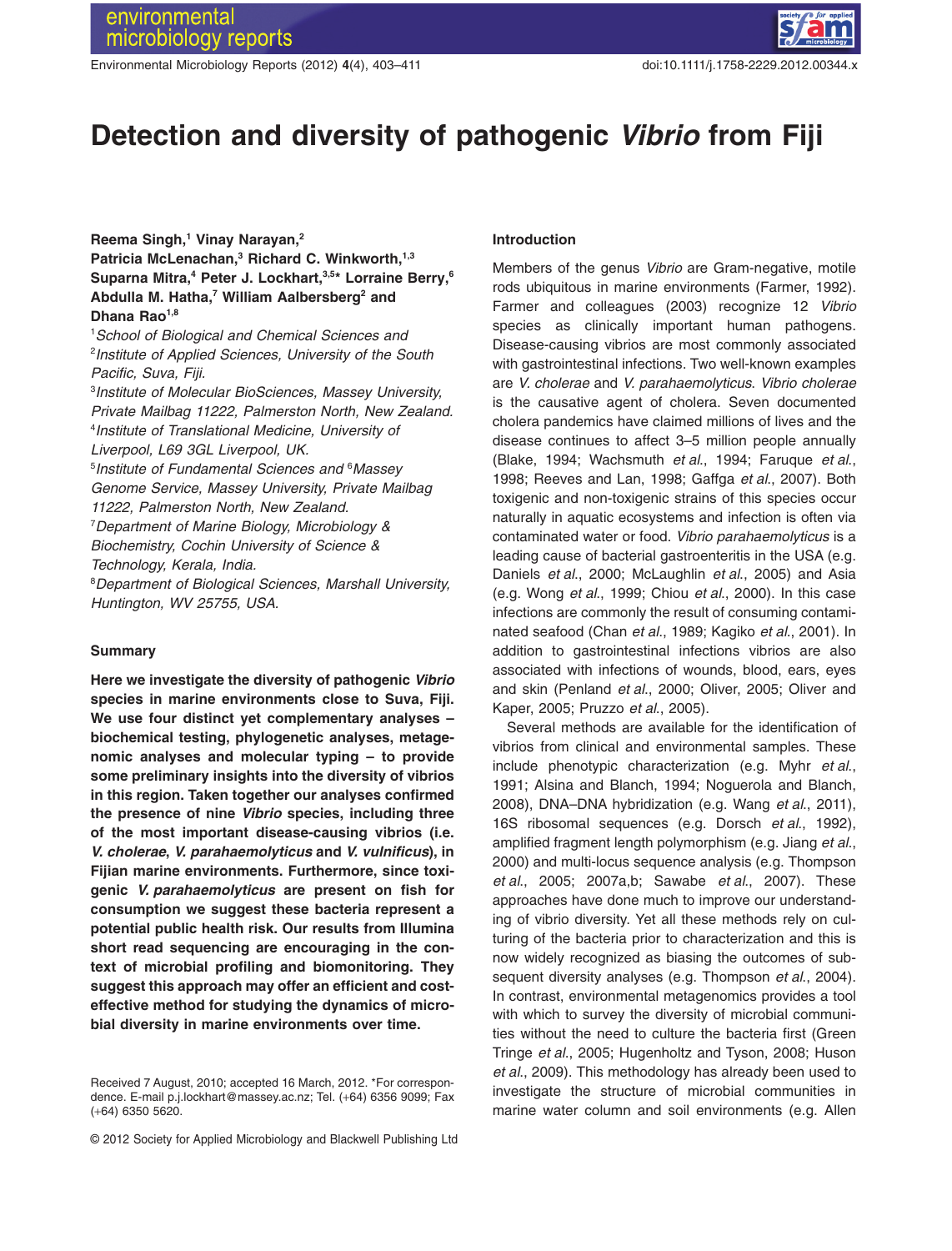#### 404 *R. Singh* et al*.*

and Banfield, 2005; Daniel, 2005; Delong, 2005). An extension of describing microbial communities from individual samples is to monitor the structure of such assemblages using samples drawn over time; metagenomics has considerable potential in this context (Lazarevic *et al*., 2009; Caporaso *et al*., 2010; Qin *et al*., 2010; Rodriguez-Brito *et al*., 2010). To date this approach has not been applied to long-term monitoring (e.g. for water quality management) mainly due to the cost of the highthroughput sequencing technologies on which these analyses are now based. However, rapid methodological developments, in particular the development of cheaper short read sequencing protocols, suggests that it may become cost-effective to use metagenomics for the routine monitoring of microbial communities.

Little is known about the distribution and prevalence of disease-causing *Vibrio* species in the South Pacific. In the present study we use four distinct yet complementary analyses – biochemical testing, phylogenetic analyses, metagenomic analyses and molecular typing – to investigate the diversity of vibrios in this region. In the first part of our study, we combine analyses of fish-associated isolates with those of water column DNA diversity of pathogenic *Vibrio* species present in Fijian marine environments and assess the potential health risks posed by these bacteria. In the second part we use the results of our metagenomic analyses to examine the potential and limitations of short read sequencing for routine monitoring of aquatic bacterial communities.

## **Results**

## *Phenotypic identification of* Vibrio *species*

Colony growth on selective TCBS agar suggests that *Vibrio* species are common on fish available from retail outlets in Suva, Fiji. In the present study we detected vibrios on 88.9% (160/180) of the sampled fish; these bacteria were cultured from all retail locations (roadside fish stalls, local fish markets and fish shops) and all three regions of the fish tested (skin, gills and the gut cavity).

Biochemical tests suggest a number of *Vibrio* species were present on sampled fish. Tests provided unequivocal identifications for just a small portion of isolates – *V. cholerae* (2 isolates), *V. metschnikovii* (9 isolates), *V. mimicus* (12 isolates) and *V. navarrensis* (46 isolates). For the remaining 256 isolates our tests are consistent with several candidate species (see *Supporting information* for a complete list of the biochemical test results). Often the unequivocally identified species were not among the candidate species thus suggesting additional diversity is associated with these fish. While we were unable to describe the fish-associated *Vibrio* community in full, our results indicate the presence of potentially pathogenic species. All four of the unequivocally identified species are known to infect humans (Farmer *et al*., 2003) while several pathogens are among the candidate species for the unidentified isolates (e.g. *V. parahaemolyticus* and *V. vulnificus*).

## *Phylogenetic analyses of* V. parahaemolyticus *isolates*

We used phylogenetic analyses of 16S, *recA* and *pyrH* sequences to further examine the diversity of presumptive *V. parahaemolyticus* isolated from fish (see *Supporting information*). Partial 16S rDNA sequences from 22 accessions share 100% identity with previously published *V. alginolyticus*, *V. diabolicus*, *V. natriegens* and *V. parahaemolyticus* sequences. These accessions belong to a clade containing additional representatives of *V. alginolyticus* and *V. parahaemolyticus* with the remaining core group species (i.e. *V. campbellii*, *V. harveyii*, *V. mytili* and *V. rotiferianus*) more distantly related (Fig. 1; Tables S3 and S4). Whereas our 16S analysis did not distinguish between *V. parahaemolyticus* and its close relatives, analyses of *recA* and *pyrH* sequences recovered well-supported clades corresponding to each of the included species (Figs 2 and 3; Table S3 and S4). Fijian *recA* and *pyrH* sequences are a combination of novel forms (e.g. Fiji<sup>8</sup> and Fiji<sup>17</sup> for *recA*) and those encountered in previous analyses (e.g. Fiji<sup>2</sup> is equivalent to *V. parahaemolyticus* SG259).

Although most Fijian accessions were associated with the *V. parahaemolyticus* clade, Fiji<sup>12</sup> and Fiji<sup>21</sup> are more closely related to sequences from *V. alginolyticus* in *recA* and *pyrH* analyses (Figs 2 and 3). The *recA* sequence for one non-Fijian *V. parahaemolyticus* accession (strain 28; Gonzalez-Escalona *et al*., 2008) also grouped with the *V. alginolyticus* clade (Fig. 2).

#### *Metagenomic analysis of seawater samples*

Metagenomic analyses of total community DNA were used to investigate *Vibrio* diversity in the water column close to Suva (see *Supporting information*). For single end analyses a random sample of  $2 \times 10^5$  75 bp reads was analysed using MEGAN (Huson *et al*., 2011). MEGAN assigned 23 561 (11.8%) of reads to the NCBI taxonomic hierarchy. *Vibrio* and the related genus *Photobacterium* were both identified in this sample. Reads were assigned to five *Vibrio* species – *V. cholerae*, *V. harveyi*, *V. parahaemolyticus*, *V. shilonii* and *V. vulnificus* – and to strains within three of these (Fig. 4). The number of reads assigned to nodes and the number of phylogenetic lineages identified increased substantially when reads were treated as paired ends (i.e. sequences from each end of a DNA fragment are considered jointly). When the same sample of  $2 \times 10^5$  reads was analysed in this way, the number of assigned fragments increased to 42 354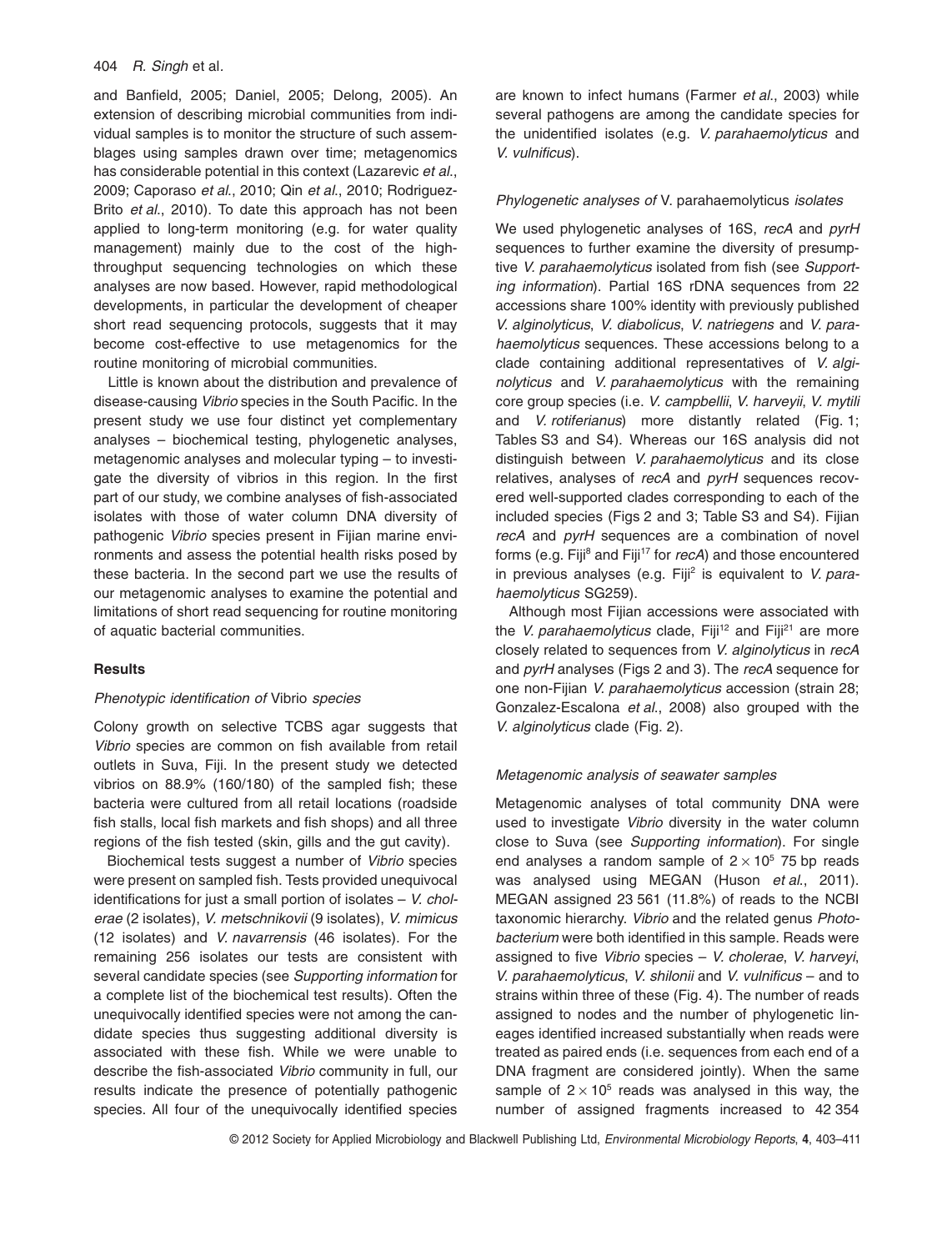

**Fig. 1.** Maximum likelihood tree based on partial 16S rDNA sequences for presumed *V. parahaemolyticus* isolates and representatives of several closely related *Vibrio* species. Black circles denote nodes with at least one Fijian isolate and white circles those with only non-Fijian species/strains. Species/strains/isolate labels are: *alg*, *V. alginolyticus*; *cam*, *V. campbellii*; *dia*, *V. diabolicus*; Fiji, presumed V. parahaemolyticus isolate from Fiji; har, V. harveyi; myt, V. mytili; nat, V. natriegens; par, V. parahaemolyticus; rot, V. rotiferianus. Superscript numerals denote strains as described in the Tables S1 and S2. Bootstrap support values are noted when greater than 50%.

(21.2%) with reads assigned to three genera of *Vibrionaceae* (i.e. *Aliivibrio*, *Photobacterium* and *Vibrio*), six *Vibrio* species (i.e. those identified in the single read analysis plus *V. splendidus*) and four *Vibrio* strains (Fig. 4).

The vibrio community identified by metagenomic analyses contained three important human pathogens, *V. cholerae*, *V. parahaemolyticus* and *V. vulnificus*. In addition, *V. harveyii* has been found to sporadically infect humans. The two remaining species, *V. shilonii* and *V. splendidus*, are non-pathogenic (Farmer *et al*., 2003).

## *Molecular typing of pathogenicity loci*

Both biochemical testing and metagenomic analyses identified potentially pathogenic *Vibrio* species but neither approach specifically evaluates whether these bacteria carry the genetic determinants of pathogenicity. For one species, *V. parahaemolyticus*, we examined the pathogenicity of Fijian strains using molecular typing of loci with known or putative roles in the pathogenicity (see *Supporting information*).

We first used a pair of *V. parahaemolyticus*-specific PCR markers to confirm the identity of presumptive

*V. parahaemolyticus* isolates. Results for the *tlh* and toxR markers suggested all but one isolate (i.e. Fiji<sup>21</sup>) was *V. parahaemolyticus* (Table S5). Pathogenicity typing used markers for two key pathogenicity loci (i.e. *tdh* and *trh*) plus six loci (i.e. ure, VPA1321, VPA1339, VPA1346, VPA1376 and MTase) with known or putative roles in pathogenicity. The thermostable direct haemolysin (*tdh*) locus was detected for all the confirmed *V. parahaemolyticus* isolates; all the isolates lacked the *tdh*-related haemolysin (*trh*) locus (Table S5). Clinical strains of *V. parahaemolyticus* commonly express one or both of these proteins with *tdh*-producing strains identified in > 90% of cases (Caburlotto *et al*., 2009). For the remaining pathogenicity loci results varied; up to 22 isolates testing positive for any given locus (Table S5).

In contrast, molecular typing of DNA isolated from our seawater samples did not produce positive amplifications for the two *V. parahaemolyticus*-specific nor for any of the eight pathogenicity loci (see *Supporting information*). Since metagenomic analyses indicate *V. parahaemolyticus* is present in the water column we suspect the issue here is sensitivity of the staining protocols used to visualize PCR products. It appears that amplification of loci did not increase copy number sufficiently for taxa-specific and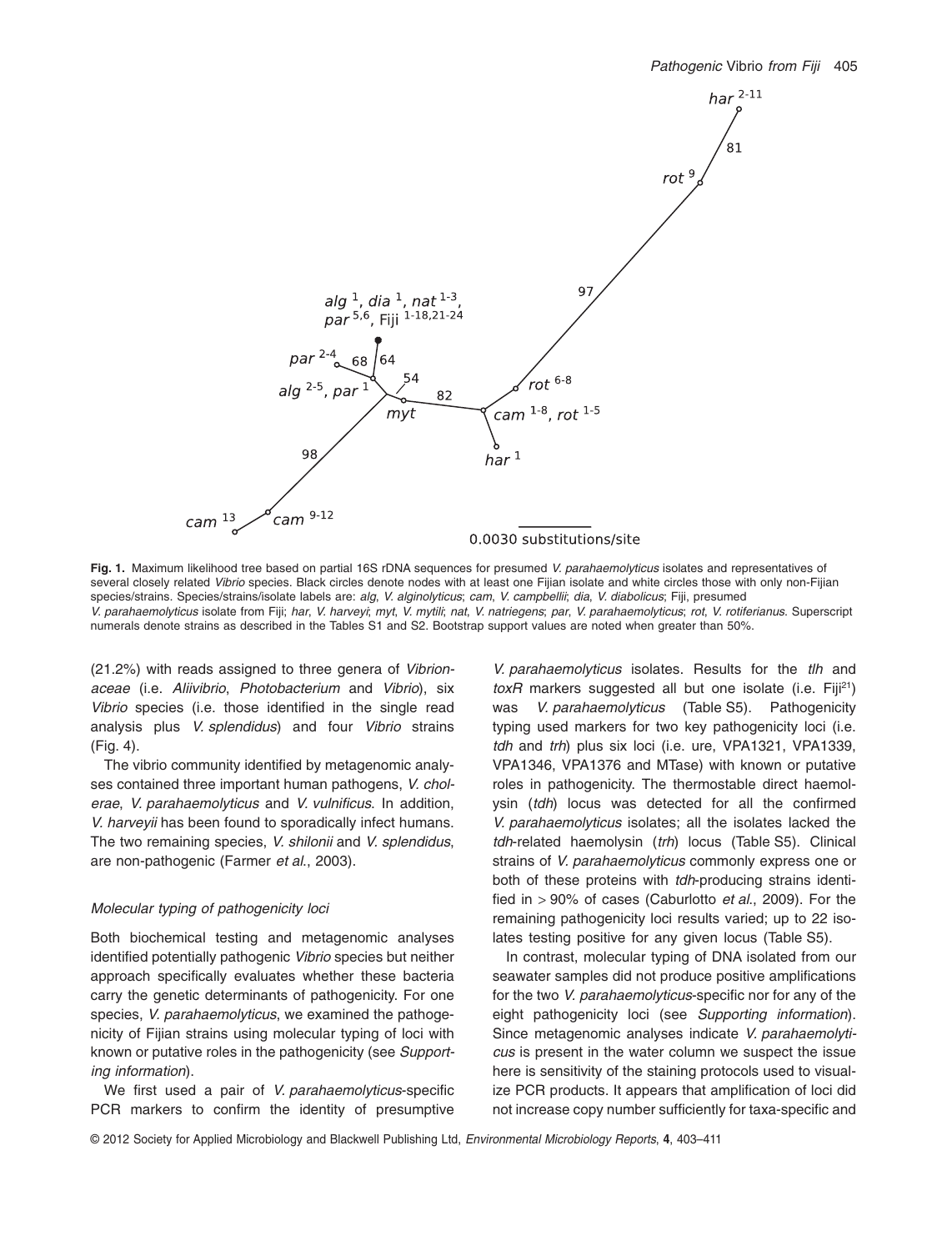

**Fig. 2.** Maximum likelihood tree based on partial *recA* sequences for presumed *Vibrio parahaemolyticus* isolates and representatives of several closely related *Vibrio* species. Species, strains and isolates are denoted as in Fig. 1. Bootstrap support values are noted when greater than 50%.

pathogenicity markers to be visualized using ethidium bromide and SBYR green staining protocols.

## **Discussion**

# *Diversity of pathogenic vibrios in Fijian marine environments*

Our analyses of isolates from commercially available fish and DNA extracted from the water column confirmed the presence of nine *Vibrio* species in marine environments close to Suva. However, further studies of vibrio diversity in the Pacific are warranted, as we cannot rule out the presence of other taxa. Among those identified from Fiji are three of the most important disease-causing vibrio species. Specifically, we detected *V. cholerae*, *V. parahaemolyticus* and *V. vulnificus* in the water column and two of these, *V. cholerae* and *V. parahaemolyticus*, on commercially available fish. Species that more sporadically infect humans were also found (e.g. *V. metschnikovii* and *V. mimicus*).

Phylogenetic analyses and molecular typing of *V. parahaemolyticus* isolates further suggest that this species is represented by several variants in the region. For *recA* and *pyrH* we identified both widespread and novel sequence types. Given the importance of mobile genetic elements and horizontal gene transfer in the evolution of *Vibrio* (e.g. Hazen *et al*., 2010; Pascual *et al*., 2010) these may be best interpreted as suggesting a diverse genetic background for this species in Fijian marine environments. Indeed our results for two fish-associated isolates (e.g. Fiji<sup>21</sup> and Fiji<sup>21</sup>) suggest horizontal genetic exchange. Based on biochemical testing both these isolates are presumptively *V. parahaemolyticus* yet phylogenetic analyses and molecular typing are contradictory. These tests suggest genetic elements have been acquired from *V. alginolyticus*; Pascual and colleagues (2010) have recently reported a similar result for the *rctB* gene. Interestingly, we did not unequivocally identify *V. alginolyticus* in our samples suggesting these transfers may not be specific to Fiiian strains.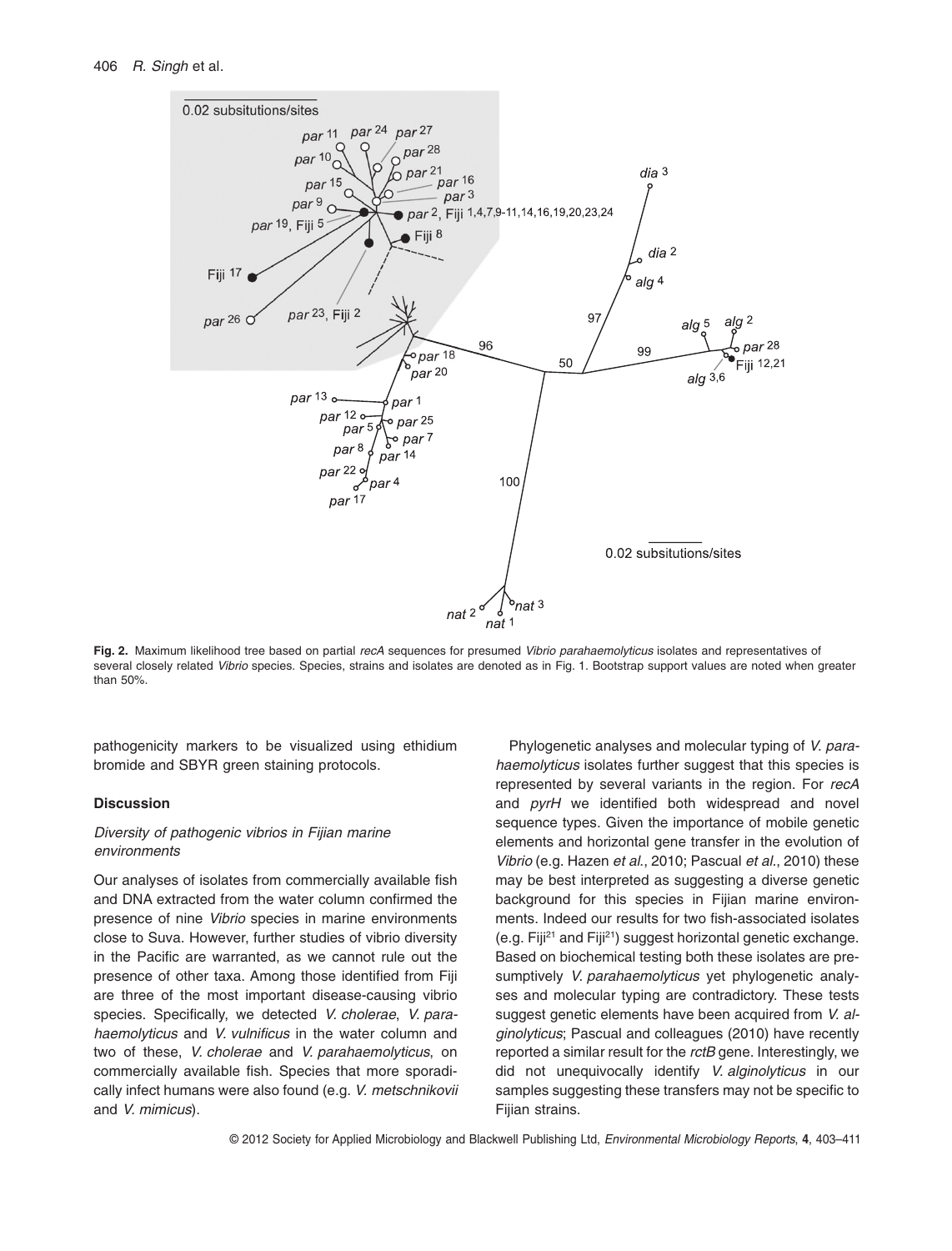



In general our results suggest a number of pathogenic vibrios occur naturally in Fijian marine environments. In the case of *V. parahaemolyticus* we also show that toxigenic forms of this species are also present. That we find toxigenic vibrios associated with commercially available fish in Fiji is consistent with findings from various other studies (e.g. Chan *et al*., 1989; El hadi *et al*., 2004; Gopal *et al*., 2005). While there are currently no data directly linking gastrointestinal illness to *Vibrio* infection in Fiji such illnesses are common (Fiji Centre for Communicable Disease Control, 2009a,b; 2010). Given that raw fish is frequently eaten in Fiji our results strongly suggest *Vibrio* is a potential health risk.

# *The potential of high-throughput sequencing approaches for biomonitoring*

Our MEGAN analyses indicate that a relatively small sample of short DNA sequences  $(2 \times 10^5 75$  bp reads) is sufficient to distinguish closely related *Vibrio* species and identify strain level lineages. Further, as predicted by Mitra and colleagues (2010), when we treat reads as paired ends the number of DNA fragments that can be unambiguously assigned to the NCBI taxonomic hierarchy is substantially increased. Our results are encouraging since it had been thought that only analyses of long read sequences would provide the resolution necessary to describe the composition of naturally occurring microbial communities.

If, as our analyses suggest, it is possible use short read sequencing to determine the structure of naturally occurring microbial communities this would increase the costeffectiveness of monitoring such assemblages over time using metagenomics (c.f. long read-based protocols). Further, if it can be shown that a small sample of short reads is sufficient to consistently describe community structure this would result in further cost reductions. For example, the current capacity of Illumina's MiSeq sequencer is  $5 \times 10^6$  150 bp paired-end reads per run. Assuming  $2 \times 10^5$  reads are sufficient to describe a community up to 25 indexed samples could be analysed on a single flow cell lane. These observations suggest that it may become cost-effective to use metagenomics for the routine monitoring of microbial communities in the near future.

# *Limitations to overcome with high-throughput sequencing approaches*

One limitation illustrated by the present study involves the detection of toxigenic forms. While we identified potentially pathogenic *Vibrio* species using MEGAN our analyses did not detect genetic loci specifically associated with pathogenicity. Clearly the ability to identify such loci is important in the context of monitoring programmes. The result is, however, not unexpected given the relatively small sample of reads analysed; identifying specific loci is likely to require a larger number of reads than does identifying taxa. While one could increase the number of reads analysed (e.g. from  $2 \times 10^5$  to  $3 \times 10^7$  reads, approximately the number of reads generated our Illumina GAII runs) there is no guarantee that this approach would result in detection of individual genes from an environmental sample. We think it is more effective to combine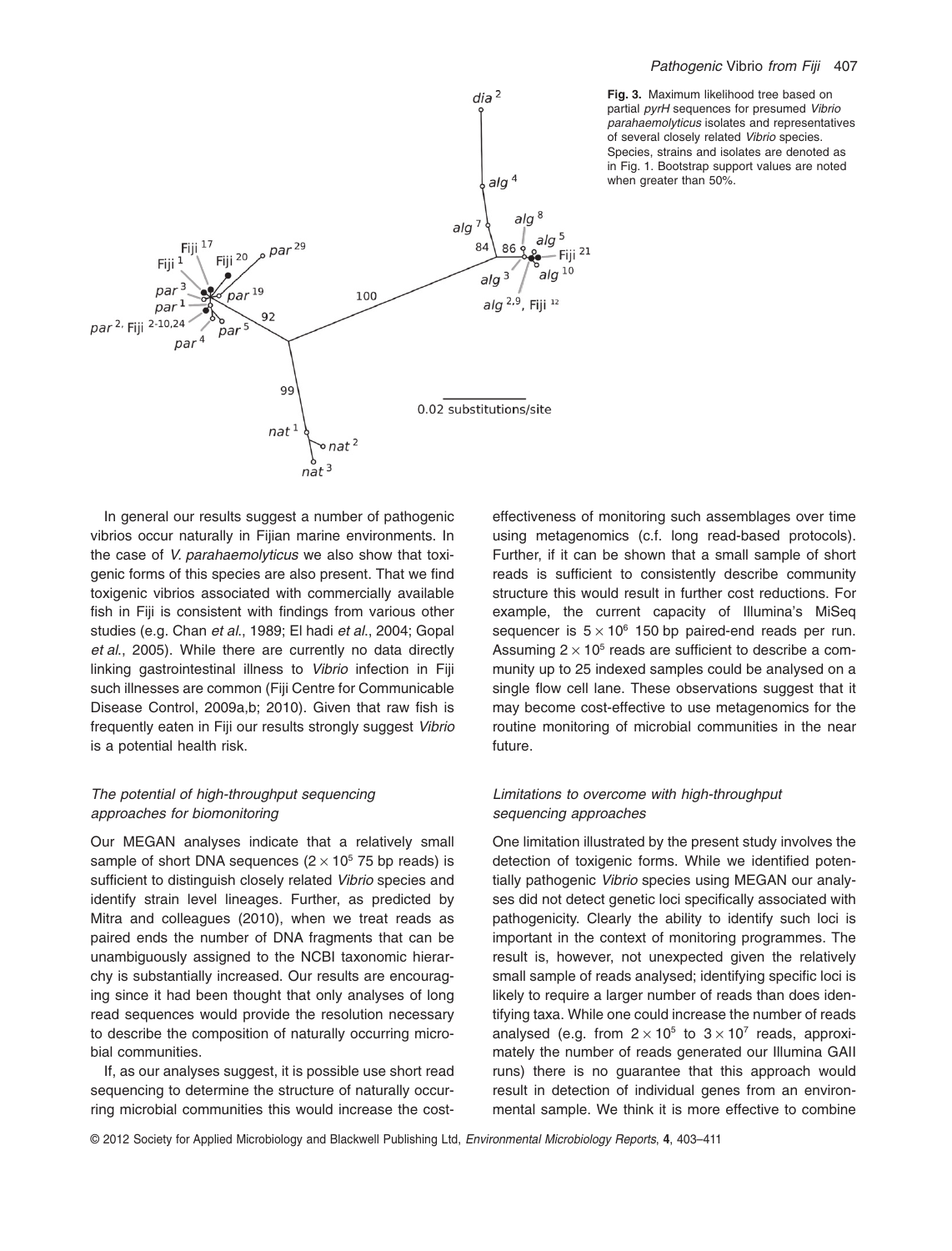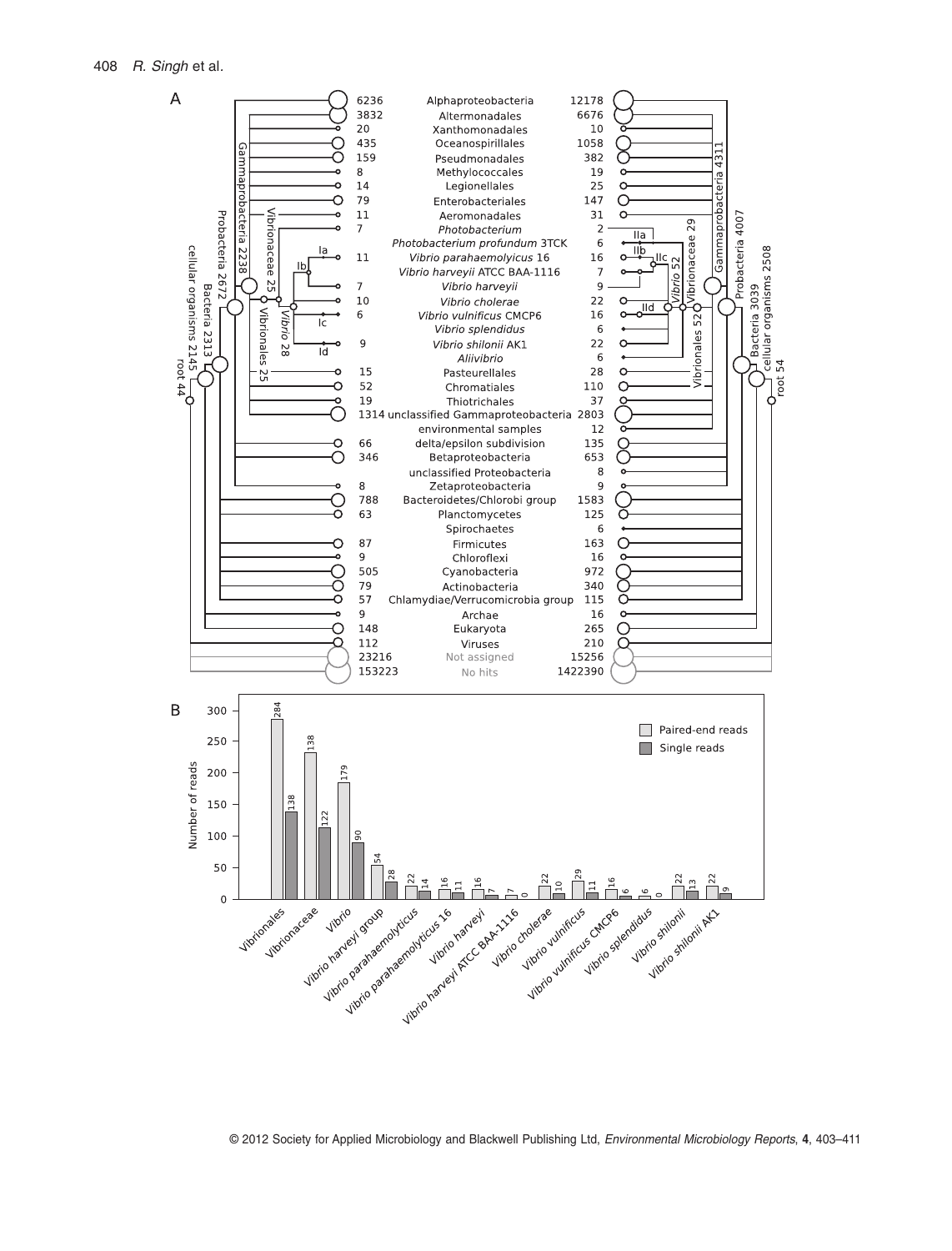**Fig. 4.** MEGAN profile of taxonomic diversity based on GAII sequencing of microorganisms from seawater samples. A. MEGAN trees describing the taxonomic affiliation of GAII reads identified by BLASTX. The left hand tree is based on analysis of single reads, right hand tree on paired end reads. Size of circles at nodes is proportional to the number of sequence reads assigned to the corresponding node (the actual number of reads assigned to each node is also given). Some taxon names and associated read numbers have been omitted for clarity. These nodes are labelled as follows: Ia, *Vibrio parahaemolyticus* (3 reads); Ib, *V. harveyi* group (7 reads); Ic, *V. vulnificus* (5 reads); Id, *V. shilonii* (4 reads); IIa, *Photobacterium profundum* (4 reads); IIb, *V. parahaemolyticus* (6 reads); IIc, *V. harveyi* group (16 reads); IId, *V. vulnificus* (13 reads). 'Not assigned' and 'No hits' categories include reads for which the bit scores of matches were below the threshold or were unmatched to sequences in the NCBI-nr database respectively.

B. Numbers of reads assigned to selected nodes of the *Vibrionales* in single and paired end MEGAN analyses. In this graph, read numbers are cumulative; for example, the value *Vibrionaceae* is the sum of reads specifically assigned to this node plus all taxonomic levels contained within this group (i.e. genera, species and strains).

metagenomic analyses that describe the overall structure of the microbial community with molecular typing of specific loci to determine whether toxigenic forms are present. However, the detection of PCR products with standard staining protocols is a problem. A much more sensitive approach is to use the high-throughput sequencing apparatus to detect PCR products. This could easily be done by spiking the environmental DNA sample prior to sequencing with aliquots of PCR amplifications for pathogenicity loci; in each case the template for PCR amplifications would be the same environmental DNA sample.

A second potential issue is completeness of the reference database used by MEGAN. If target organisms are poorly represented then both the number and phylogenetic resolution of assignments are likely to be limited (Huson *et al*., 2007; Morgan *et al*., 2010). Here we used a database (NCBI non-redundant protein, February 2010 version) that contained 57 complete *Vibrio* genomes. All the strain-level lineages identified by MEGAN are represented by complete genome sequences (e.g. *V. harveyi* ATCC BAA-1116 and *V. parahaemolyticus* 16) suggesting that the database needs to contain complete, or nearly so, genomes in order to differentiate very closely related taxa. At face value this is a potential weakness of the methodology since not all lineages will be represented in this way. However, we suspect that the clinical importance of pathogens, which are often the targets of monitoring programmes, will result in them being over-represented in databases and thus readily identified. More generally, the continued growth of reference databases should reduce the problem of under-representation over time.

# **Conclusion**

Our study provides a first insight into the diversity of *Vibrio* species in Fijian marine environment. Understanding both the distribution and diversity of vibrios in the Pacific Islands is an important step towards managing the health risks posed by these bacteria. Metagenomic analyses based upon high-throughput sequencing protocols will likely have an important role to play in helping assess the risks posed by vibrios and other disease-causing microbes in naturally occurring communities.

#### **Acknowledgements**

We thank the Oceania Research Network, NZAid, the Allan Wilson Center for Molecular Evolution and Ecology (Massey University) and Faculty of Science, Technology and Environment (University of the South Pacific) for supporting this work. Peter Lockhart thanks the New Zealand Royal Society for financial support.

## **References**

- Allen, E.E., and Banfield, J.F. (2005) Community genomics in microbial ecology and evolution. *Nat Rev Microbiol* **4:** 489– 498.
- Alsina, M., and Blanch, A.R. (1994) A set of keys for biochemical identification of environmental *Vibrio* species. *J Appl Bacteriol* **76:** 79–85.
- Blake, P.A. (1994) Historical perspectives on pandemic cholera. In Vibrio cholerae *and Cholera: Molecular to Global Perspectives*. Wachsmuth, I.K., Blake, P.A., and Olsvik, Ø. (eds). Washington, USA: ASM Press, pp. 293–295.
- Caburlotto, G., Gennari, M., Ghidini, V., Tafi, M., and Lleo, M.M. (2009) Presence of T3SS2 and other virulencerelated genes in tdh-negative *Vibrio parahaemolyticus* environmental strains isolated from marine samples in the area of the Venetian Lagoon, Italy. *FEMS Microbiol Ecol* **70:** 506–514.
- Caporaso, J.G., Kuczynski, J., Stombaugh, J., Bittinger, K., Bushman, F.D., Costello, E.K., *et al*. (2010) QIIME allows analysis of high-throughput community sequencing data. *Nat Methods* **7:** 335–336.
- Chan, K.Y., Woo, M.L., Lam, L.Y., and French, G.L. (1989) *Vibrio parahaemolyticus* and other halophilic *Vibrios* associated with seafood in Hong Kong. *J Appl Bacteriol* **66:** 57–64.
- Chiou, C.S., Hsu, S.Y., Chiu, S.I., Wang, T.K., and Chao, C.S. (2000) *Vibrio parahaemolyticus* serovar 03:K6 as a cause of unusually high incidence of food-borne disease outbreaks in Taiwan from 1996 to 1999. *J Clin Microbiol* **38:** 4621–4625.
- Daniel, R. (2005) The metagenomics of soil. *Nat Rev Microbiol* **4:** 470–478.
- Daniels, N.A., MacKinnon, L., Bishop, R., Altekruse, S., Ray, B., Hammond, R.M., *et al*. (2000) *Vibrio parahaemolyticus* infections in the United States, 1973–98. *J Infect Dis* **181:** 1661–1666.
- Delong, E.F. (2005) Microbial community genomics in the ocean. *Nat Rev Microbiol* **4:** 459–469.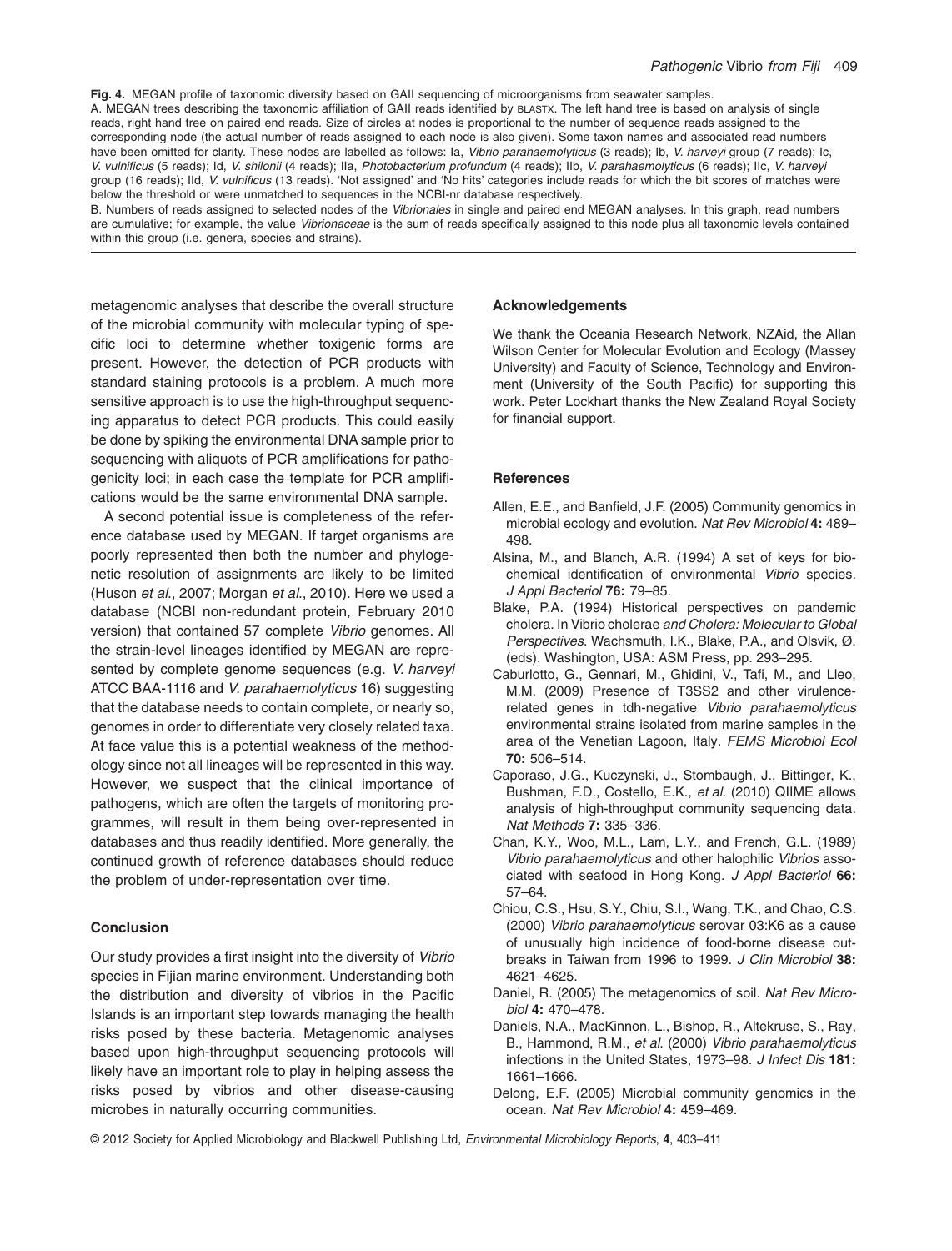- Dorsch, M., Lane, D., and Stackebrandt, E. (1992) Towards a phylogeny of the genus *Vibrio* based on 16S ribosomal-RNA sequences. *Int J Syst Bacteriol* **42:** 58–63.
- El hadi, N., Radu, S., Chen, C.H., and Nishibuchi, M. (2004) Prevalence of potentially pathogenic *Vibrio* species in the seafood marketed in Malaysia. *J Food Prot* **67:** 1469– 1475.
- Farmer, J.J., 3rd (1992) The family Vibrionaceae. In *The Prokaryotes, a Handbook on the Biology of Bacteria: Ecophysiology, Isolation, Identification, Applications*, 2nd edn. Balows, A., Trüper, H.G., Dworkin, M., Harder, W., and Schleifer, K.H. (eds). Berlin, Germany: Springer-Verlag, pp. 2938–2951.
- Farmer, J.J., 3rd, Janda, J.M., and Birkhead, K. (2003) *Vibrio*. In *Manual of Clinical Microbiology*. Murray, P.R., Baron, E.J., Pfaller, M.A., Jorgensen, J.H., and Yolken, R.H. (ed.). Washington, USA: ASM Press, pp. 706–718.
- Faruque, S.M., Albert, M.J., and Mekalanos, J.J. (1998) Epidemiology, genetics, and ecology of toxigenic *Vibrio cholerae*. *Microbiol Mol Biol Rev* **62:** 1301–1314.
- Fiji Centre for Communicable Disease Control (2009a) *Fiji Communicable Disease Bulletin, Issue 1*. Suva: Fiji Ministry of Health.
- Fiji Centre for Communicable Disease Control (2009b) *Fiji Communicable Disease Bulletin, Issue 6*. Suva: Fiji Ministry of Health.
- Fiji Centre for Communicable Disease Control (2010) *Fiji Communicable Disease Bulletin, Issue 1*. Suva: Fiji Ministry of Health.
- Gaffga, N.H., Tauxe, R.V., and Mintz, E.D. (2007) Cholera: a new homeland in Africa. *Am J Trop Med Hyg* **77:** 705– 713.
- Gonzalez-Escalona, N., Martinez-Urtaza, J., Romero, J., Espejo, R.T., Jaykus, L.A., and DePaola, A. (2008) Determination of molecular phylogenetics of *Vibrio parahaemolyticus* strains by multilocus sequence typing. *J Bacteriol* **190:** 2831–2840.
- Gopal, S., Otta, S.K., Kumar, S., Karunasagar, I., Nishibuchi, M., and Karunasagar, I. (2005) The occurrence of *Vibrio* species in tropical shrimp culture environments; implications for food safety. *Int J Food Microbiol* **102:** 151–159.
- Green Tringe, S., von Mering, C., Kobayashi, A., Salamov, A.A., Chen, K., Chang, H.W., *et al*. (2005) Comparative metagenomics of microbial communities. *Science* **308:** 554–557.
- Hazen, T.J., Pan, L., Gu, J.-D., and Sobecky, P.A. (2010) The contribution of mobile genetic elements to the evolution and ecology of Vibrios. *FEMS Microbiol Ecol* **74:** 485– 499.
- Hugenholtz, P., and Tyson, G.W. (2008) Metagenomics. *Nature* **455:** 481–483.
- Huson, D.H., Auch, A.F., Qi, J., and Schuster, S.C. (2007) MEGAN analysis of metagenomic data. *Genome Res* **17:** 377–386.
- Huson, D.H., Richter, D., Mitra, S., Auch, A., and Schuster, S.C. (2009) Methods for comparative metagenomics. *BMC Bioinformatics* **10:** S12.
- Huson, D.H., Mitra, S., Weber, N., Ruscheweyh, H., and Schuster, S.C. (2011) Integrative analysis of environmental sequences using MEGAN4. *Genome Research* **21:** 1552– 1560.
- Jiang, S.C., Louis, V., Choopun, N., Sharma, A., Huq, A., and Colwell, R.R. (2000) Genetic diversity of *Vibrio cholerae* in Chesapeake Bay determined by amplified fragment length polymorphism fingerprinting. *Appl Environ Microbiol* **66:** 140–147.
- Kagiko, M.M., Damiano, W.A., and Kayihura, M.M. (2001) Characterization of *Vibrio parahaemolyticus* isolated from fish in Kenya. *East Afr Med J* **78:** 124–127.
- Lazarevic, V., Whiteson, K., Huse, S., Hernandez, D., Farinelli, L., Osterås, M., *et al*. (2009) Metagenomic study of the oral microbiota by Illumina high-throughput sequencing. *J Microbiol Methods* **79:** 266–271.
- McLaughlin, J.B., DePaola, A., Bopp, C.A., Martinek, K.A., Napolilli, N.P., Allison, C.G., *et al*. (2005) Outbreak of *Vibrio parahaemolyticus* gastroenteritis associated with Alaskan oysters. *N Engl J Med* **353:** 1463–1470.
- Mitra, S., Schubach, M., and Huson, D.H. (2010) Short clones or long clones? A simulation study on the use of paired reads in metagenomics. *BMC Bioinformatics* **11:** S12.
- Morgan, J.L., Darling, A.E., and Eisen, J.A. (2010) Metagenomic sequencing of an *in vitro*-simulated microbial community. *PLoS ONE* **5:** e10209.
- Myhr, E., Larsen, J.L., Lillehaug, A., Gudding, R., Heum, M., and Håstein, T. (1991) Characterization of *Vibrio anguillarium* and closely related species isolated from farmed fish in Norway. *Appl Environ Microbiol* **57:** 2750–2757.
- Noguerola, I., and Blanch, A.R. (2008) Identification of *Vibrio* spp. with a set of dichotomous keys. *J Appl Bacteriol* **105:** 175–185.
- Oliver, J.D. (2005) Wound infections caused by *Vibrio vulnificus* and other marine bacteria. *Epidemiol Infect* **133:** 383– 391.
- Oliver, J.D., and Kaper, J. (2005) *Vibrio vulnificus*. In *Oceans and Health: Pathogens in the Marine Environment*, 2nd edn. Belken.S.S., and Colwell, R.R. (eds). Berlin, Germany: Springer-Verlag, pp. 253–276.
- Pascual, J., Macián, M.C., Arahal, D.R., Garay, E., and Pujalte, M.J. (2010) Multilocus sequence analysis of the central clade of the genus *Vibrio* by using the 16S rRNA, *recA, pyrH, rpoD, gyrB, rctB* and *toxR* genes. *Int J Syst Evol Microbiol* **60:** 154–165.
- Penland, R.L., Boniuk, M., and Wilhelmus, K.R. (2000) *Vibrio* ocular infections on the U.S. Gulf Coast. *Cornea* **19:** 26–29.
- Pruzzo, C., Huq, A., Colwell, R.R., and Donelli, G. (2005) Pathogenic *Vibrio* species in the marine and estuarine environment. In *Oceans and Health: Pathogens in the Marine Environment*, 2nd edn. Belken, S.S., and Colwell, R.R. (eds). Berlin, Germany: Springer-Verlag, pp. 217– 252.
- Qin, J., Li, R., Raes, J., Arumugam, M., Burgdorf, K.S., Manichanh, C., *et al*. (2010) A human gut microbial gene catalogue established by metagenomic sequencing. *Nature* **464:** 59–65.
- Reeves, P.R., and Lan, R. (1998) Cholera in the 1990s. *Br Med Bull* **54:** 611–623.
- Rodriguez-Brito, B., Li, L., Wegley, L., Furlan, M., Angly, F., Breitbart, M., *et al*. (2010) Viral and microbial community dynamics in four aquatic environments. *ISME J* **4:** 739– 751.